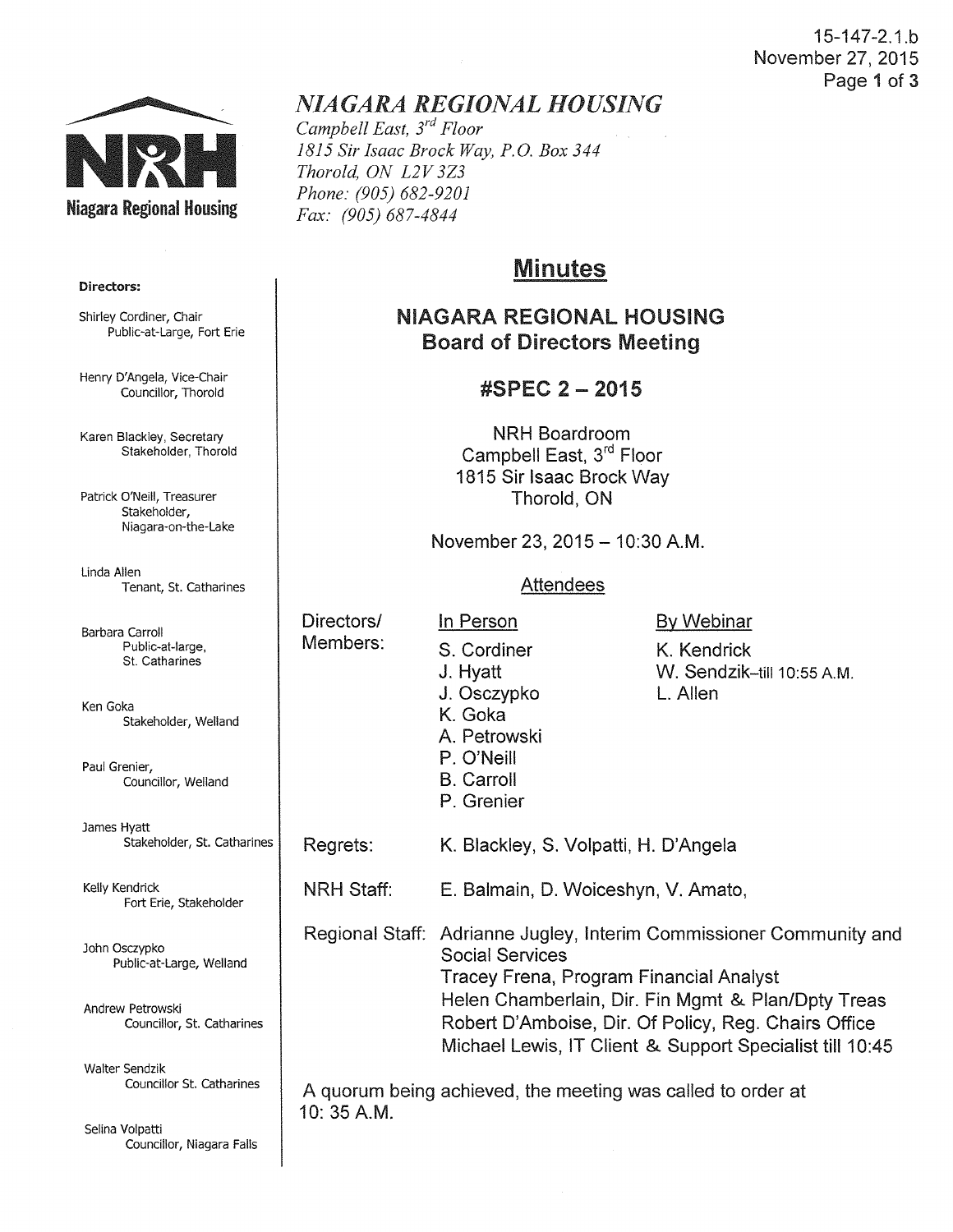### 1. Adoption of Agenda/Declaration of Conflict

Moved by W. Sendzik Seconded by J. Hyatt

#### That the agenda be ADOPTED.

**CARRIED** 

No conflicts were declared.

#### 2. 2016 Operating Budget

Staff presented a slide show regarding changes since the proposed 2016 Operating Budget was last presented. The majority of funds (\$393,304) to cover the legislated increases to the NRH 2016 Operating Budget will be taken from the NRH reserve. Report SPEC 2-2015-2. provides further information regarding where balance of funding was removed from the budget to reach 0% increase.

The largest increases are a direct result of legislation regarding allowable increase to market rents which affect the subsidy paid to landlords participating in the Rent Supplement Program and Housing Providers. The full impact will not be realized untill the 2017 budget.

There was some discussion on lines were small amounts of approximately \$30,000 might be taken.

10:55 A.M. W. Sendzik had to leave the meeting for a previous engagement. He advised that he was in favour of the proposed budget presently under consideration.

Moved by *A.* Petrowski Seconded by P. Grenier

#### That the Niagara Regional Housing Board of Directors APPROVE the Revised 2016 Operating Budget as presented in SPEC 2-2015-2 which meets the 0% guidance received from the Niagara Region Council.

**CARRIED** 

3. Next Meeting

Friday, November27,2015 NRH Board Room Campbell East, 3<sup>rd</sup> floor 1815 Sir Isaac Brock Way, Thorold, ON